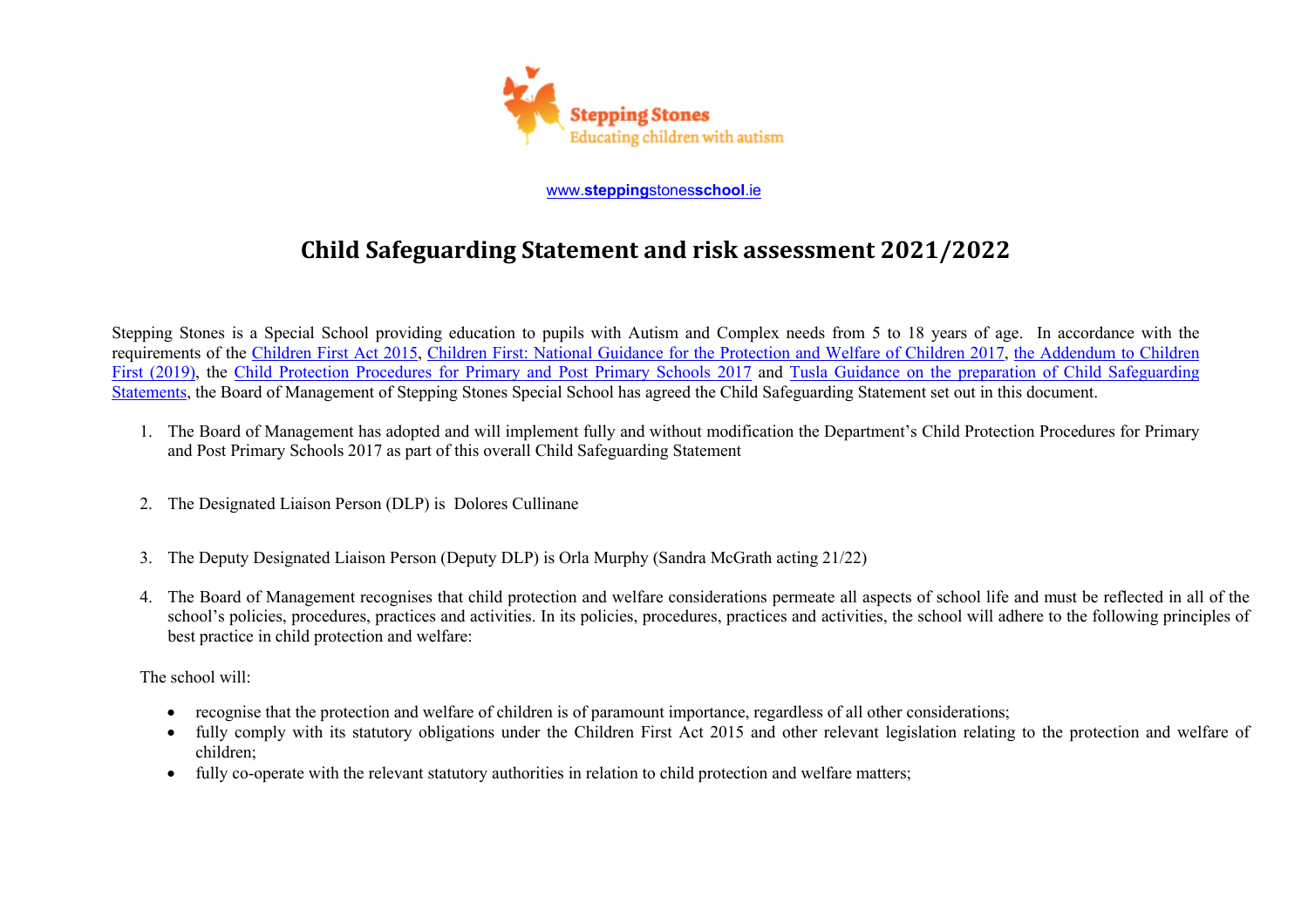- adopt safe practices to minimise the possibility of harm or accidents happening to children and protect workers from the necessity to take unnecessary risks that may leave themselves open to accusations of abuse or neglect;
- develop a practice of openness with parents and encourage parental involvement in the education of their children; and
- fully respect confidentiality requirements in dealing with child protection matters.

The school will also adhere to the above principles in relation to any adult pupil with a special vulnerability.

- 5. The following procedures/measures are in place:
	- In relation to any member of staff who is the subject of any investigation (howsoever described) in respect of any act, omission or circumstance in respect of a child attending the school, the school adheres to the relevant procedures set out in Chapter 7 of the Child Protection Procedures for Primary and Post-Primary Schools 2017 and to the relevant agreed disciplinary procedures for school staff which are published on the DE website.
	- In relation to the selection or recruitment of staff and their suitability to work with children, the school adheres to the statutory vetting requirements of the National Vetting Bureau (Children and Vulnerable Persons) Acts 2012 to 2016 and to the wider duty of care guidance set out in relevant Garda vetting and recruitment circulars published by the Department of Education and available on the DE website.
	- In relation to the provision of information and, where necessary, instruction and training, to staff in respect of the identification of the occurrence of harm (as defined in the 2015 Act) the school-
		- $\triangleright$  Has provided each member of staff with a copy of the school's Child Safeguarding Statement
		- $\triangleright$  Ensures all new staff are provided with a copy of the school's Child Safeguarding Statement
		- $\triangleright$  Encourages staff to avail of relevant training
		- $\triangleright$  Encourages Board of Management members to avail of relevant training
		- $\triangleright$  The Board of Management maintains records of all staff and Board member training
	- In relation to reporting of child protection concerns to Tusla, all school personnel are required to adhere to the procedures set out in the Child Protection Procedures for Primary and Post-Primary Schools 2017, including in the case of registered teachers, those in relation to mandated reporting under the Children First Act 2015.
	- In this school the Board has appointed the abovenamed DLP as the "relevant person" (as defined in the Children First Act 2015) to be the first point of contact in respect of the schools child safeguarding statement.
	- All registered teachers employed by the school are mandated persons under the Children First Act 2015.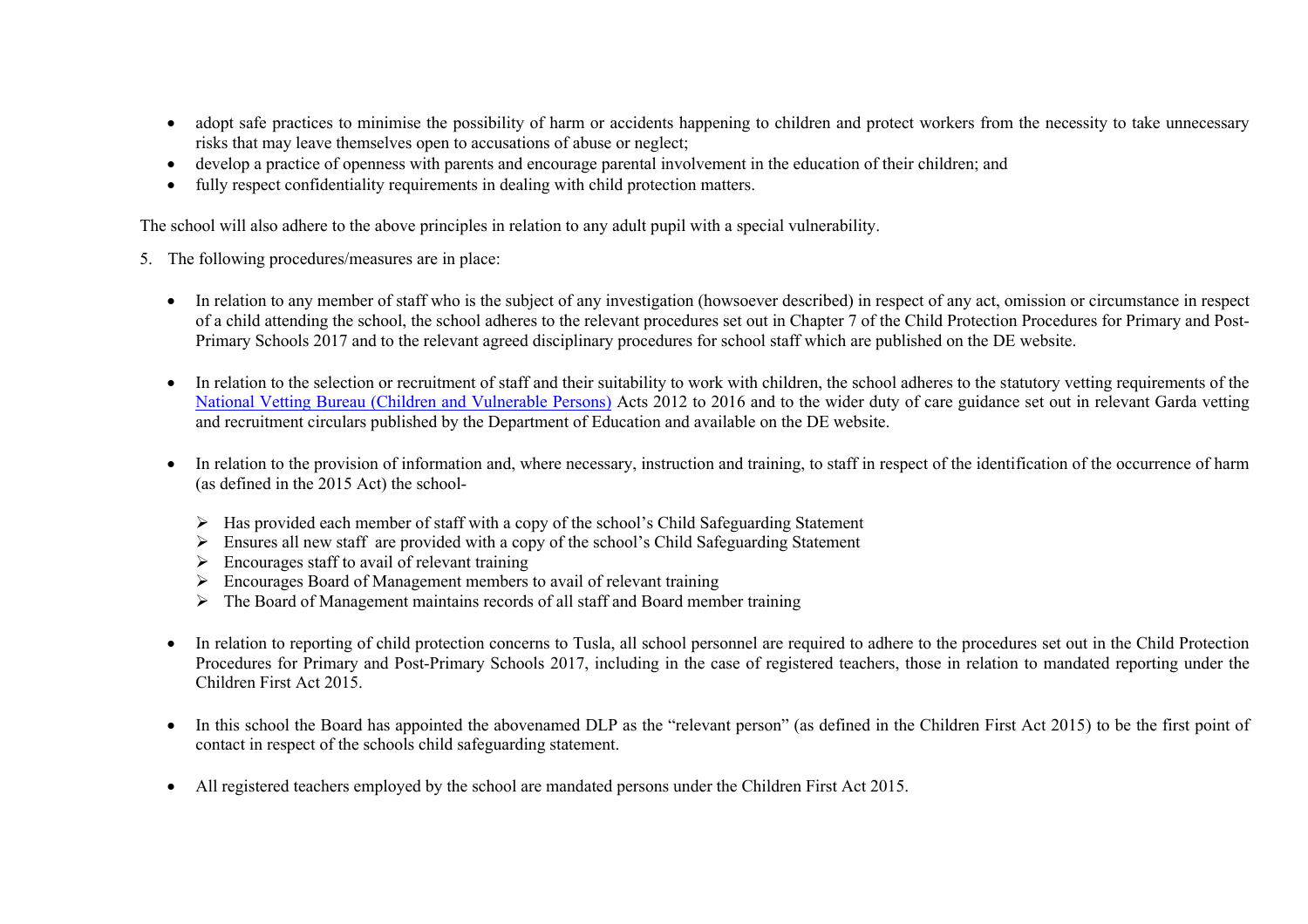- In accordance with the Children First Act 2015 and the Addendum to Children First (2019), the Board has carried out an assessment of any potential for harm to a child while attending the school or participating in school activities. A written assessment setting out the areas of risk identified and the school's procedures for managing those risks is included with the Child Safeguarding Statement.
- The various procedures referred to in this Statement can be accessed via the school's website, the DE website or will be made available on request by the school.

**Note:** The above is not intended as an exhaustive list. Individual Boards of Management shall also include in this section such other procedures/measures that are of relevance to the school in question.

- 6. This statement has been published on the school's website and has been provided to all members of school personnel, the Parents' Association (if any) and the patron. It is readily accessible to parents and guardians on request. A copy of this Statement will be made available to Tusla and the Department if requested.
- 7. This Child Safeguarding Statement will be reviewed annually or as soon as practicable after there has been a material change in any matter to which this statement refers.

This Child Safeguarding Statement was adopted by the Board of Management on 01/03/201.

This Child Safeguarding Statement was reviewed by the Board of Management on 02/09/2021.

| Signed:                            | Signed:                                        |  |
|------------------------------------|------------------------------------------------|--|
| Chairperson of Board of Management | Principal/Secretary to the Board of Management |  |
| Date:                              | Date:                                          |  |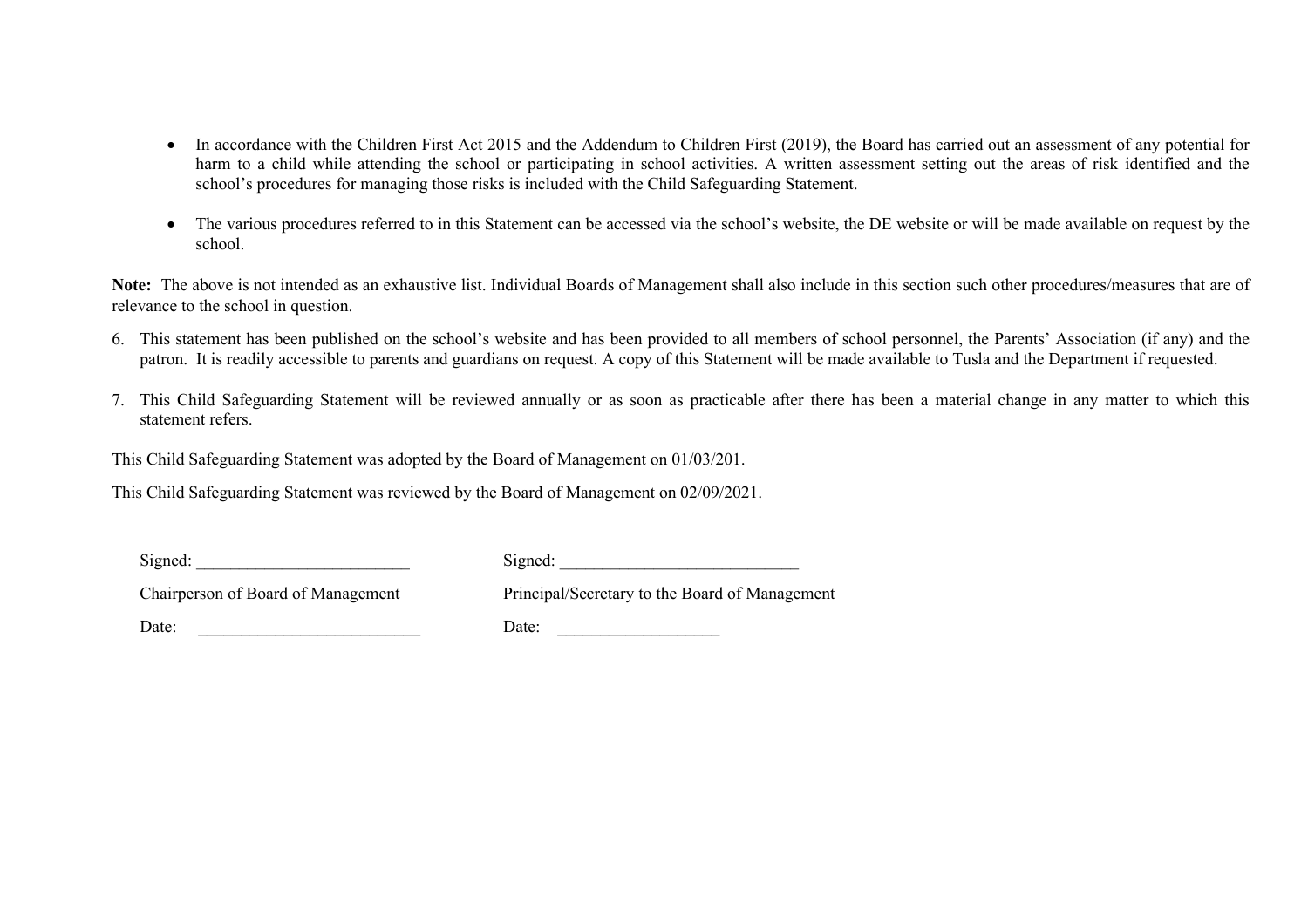

## www.**stepping**stones**school**.ie

## **Child Safeguarding Risk Assessment**

| <b>List of School Activities</b>                                      | <b>Risk</b><br>Level | The School has identified the<br>following Risk of Harm               | The School has the following Procedures in<br>place to address risk identified in this<br>assessment                                                                                                |
|-----------------------------------------------------------------------|----------------------|-----------------------------------------------------------------------|-----------------------------------------------------------------------------------------------------------------------------------------------------------------------------------------------------|
| Training of school personnel in Child<br>Protection matters           | High                 | Harm not recognised or reported<br>promptly                           | Child Safeguarding Statement & DES procedures<br>made available to all staff                                                                                                                        |
|                                                                       |                      |                                                                       | DLP& DDLP have attended PDST face to face training<br>All Staff to view Túsla training module & any other<br>online training offered by PDST<br>BOM records all records of staff and board training |
| One to one teaching                                                   | Med                  | Harm by school personnel                                              | Open doors<br>Table between teacher and pupil<br>Glass in window                                                                                                                                    |
| Care of Children with special needs,<br>including intimate care needs | High                 | Harm by school personnel                                              | Policy on intimate care                                                                                                                                                                             |
| Toilet areas                                                          | High                 | Inappropriate behaviour                                               | Supervised at all times by teachers and/or SNA s<br>Class toilets - door ajar and informing colleagues<br>that you are toileting                                                                    |
| Isolation/Covid room                                                  | High                 | Harm by school personnel                                              | <b>CCTV</b><br>Procedure for use of room<br>Window in room with open blind                                                                                                                          |
| Sensory room/OT room/Computer room                                    | High                 | <b>CCTV</b><br>Harm by school personnel<br>Glass in Sensory room door |                                                                                                                                                                                                     |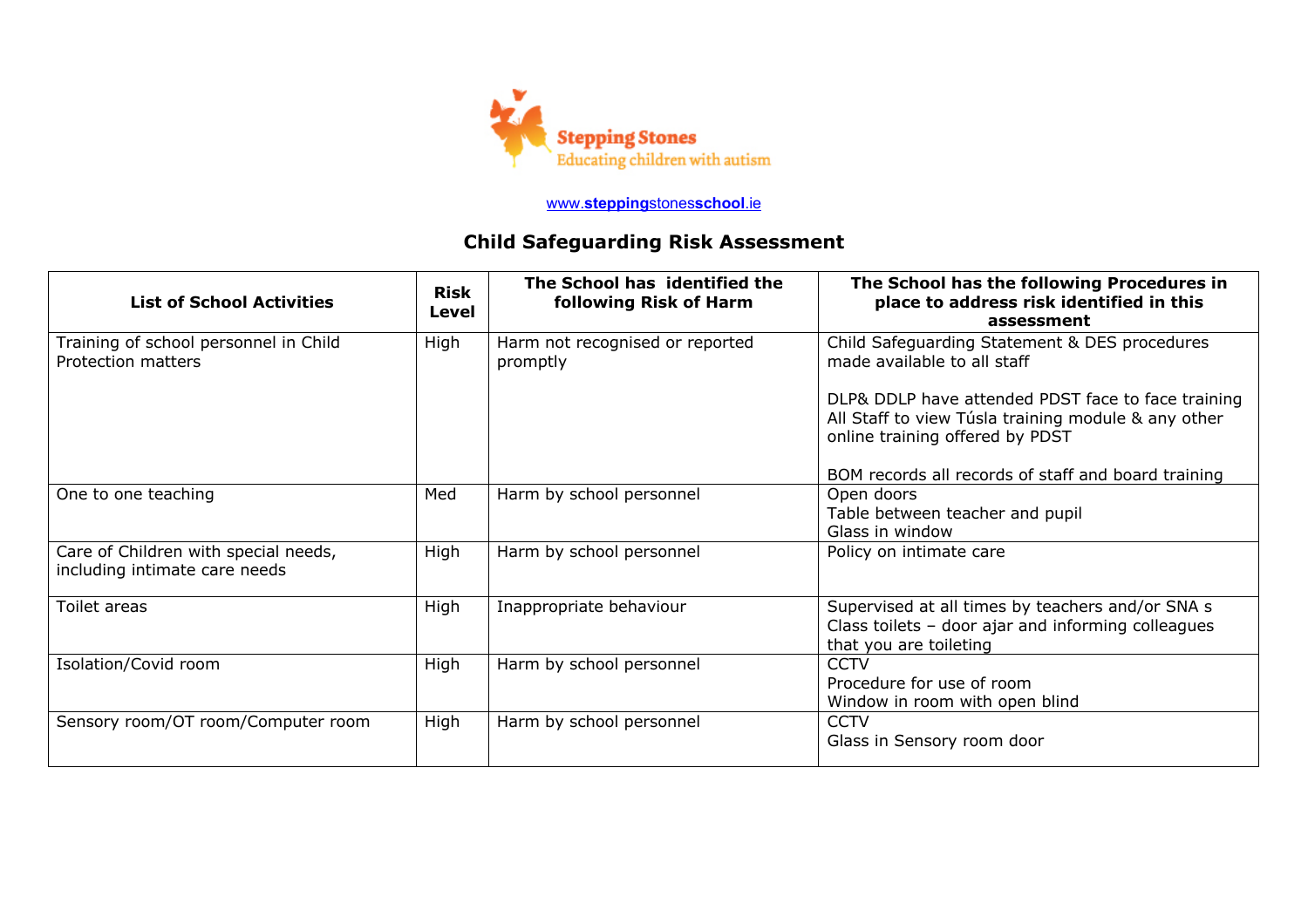| $1:1$ room                                                                                  | High | <b>CCTV</b><br>Harm by school personnel<br>Glass in door<br>Windows in room with blinds open at all times |                                                                                                       |
|---------------------------------------------------------------------------------------------|------|-----------------------------------------------------------------------------------------------------------|-------------------------------------------------------------------------------------------------------|
| Life Skills room                                                                            | High | Harm by school personnel                                                                                  | <b>CCTV</b><br>Door open at all times<br>Window in room with blind open at all times                  |
| Curricular Provision in respect of SPHE, RSE,<br>Stay safe.                                 | Med  | Non-teaching of same                                                                                      | School implements SPHE, RSE, Stay Safe in full                                                        |
| LGBT Children/Pupils perceived to be LGBT                                                   | Low  | <b>Bullying</b><br>Anti-Bullying Policy<br>Code of Behaviour                                              |                                                                                                       |
| <b>List of School Activities</b>                                                            |      | The School has identified the<br>following Risk of Harm                                                   | The School has the following Procedures in<br>place to address risk identified in this<br>assessment  |
| Daily arrival and dismissal of pupils                                                       | Med  | Harm from other pupils                                                                                    | Arrival and dismissal supervised by Teachers / SNAs<br>and bus escorts.                               |
| Managing of challenging behaviour amongst<br>pupils, including appropriate use of restraint | High | Injury to pupils and staff                                                                                | <b>PCM Policy</b><br>Health & Safety Policy<br>Code Of Behaviour                                      |
| Students participating in work experience<br>(on hold 2021/2022)                            | Low  | Harm by student                                                                                           | Work experience Policy<br>Child Safeguarding Statement.<br>1:1 supervision<br>Community outing policy |
| Recreation breaks for pupils                                                                | High | Harm by student<br>Harm by adult                                                                          | CCTV cameras<br>Supervision by Teachers and SNAs                                                      |
| Classroom teaching                                                                          | Low  | Harm by student<br>Harm by adult                                                                          | <b>PCM Policy</b><br><b>H&amp;S Policy</b><br>Code of behaviour<br>CC TV cameras                      |
| One-to-one teaching                                                                         | Low  | Harm by student<br>Harm by adult                                                                          | <b>PCM Policy</b><br><b>H&amp;S Policy</b><br>Code of behaviour<br>CC TV cameras                      |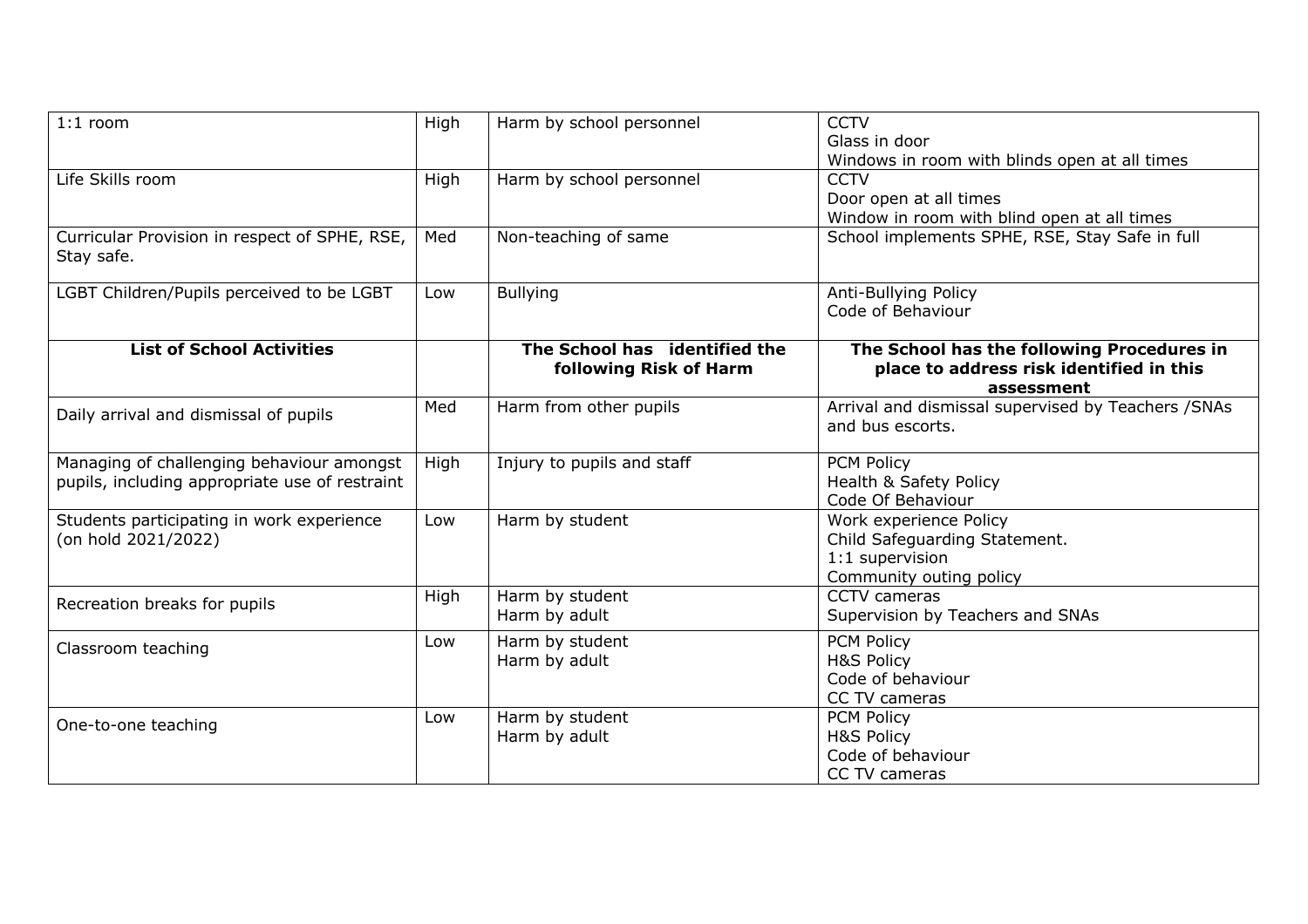| Outdoor teaching activities                   | Low  | Harm by student               | <b>PCM Policy</b>                                       |
|-----------------------------------------------|------|-------------------------------|---------------------------------------------------------|
|                                               |      | Harm by adult                 | <b>H&amp;S Policy</b>                                   |
|                                               |      |                               | Code of behaviour                                       |
|                                               |      |                               | CC TV cameras                                           |
| Swimming sessions (on hold 2021/2022)         | Med  | Harm by student               | Teacher/SNA supervision                                 |
|                                               |      | Harm by adult                 | Behaviour plans                                         |
|                                               |      |                               | <b>Risk Assessment</b>                                  |
|                                               |      |                               | <b>PCM Policy</b>                                       |
|                                               |      |                               | H&S Policy                                              |
|                                               |      |                               | Code of behaviour                                       |
|                                               |      |                               | CC TV cameras                                           |
|                                               |      |                               | Community outing policy                                 |
| Yoga class (on hold 2021/2022)                | Low  | Harm by student               | <b>PCM Policy</b>                                       |
|                                               |      | Harm by adult                 | H&S Policy                                              |
|                                               |      |                               | Code of behaviour                                       |
|                                               |      |                               | CC TV cameras                                           |
| Speech and Language Therapist - Public        | High | Harm by adult                 | CC TV cameras                                           |
| and private                                   |      |                               | H&S policy                                              |
|                                               |      |                               | Teacher/SNA supervision                                 |
|                                               |      |                               | Garda vetting completed by Speech therapist             |
| therapist - Public and<br>Occupational        | High | Harm by adult                 | CC TV cameras                                           |
| private                                       |      |                               | H&S policy                                              |
|                                               |      |                               | Teacher/SNA supervision                                 |
|                                               |      |                               | Garda vetting waiting on completion for Private         |
|                                               |      |                               | therapist-OT will not be left alone with students until |
|                                               |      |                               | Garda vetting has been completed                        |
| hold<br>Integration<br>into mainstream<br>(on | Med  | Harm by student               | Risk assessment                                         |
| 2021/2022)                                    |      | Harm by adult                 | <b>H&amp;S Policy</b>                                   |
|                                               |      |                               | Code of behaviour hosting school                        |
|                                               |      |                               | Parental consent                                        |
|                                               |      |                               | Teacher/SNA supervision                                 |
|                                               |      |                               | Behaviour plan                                          |
| <b>List of School Activities</b>              |      | The School has identified the | The School has the following Procedures in              |
|                                               |      | following Risk of Harm        | place to address risk identified in this                |
|                                               |      |                               | assessment                                              |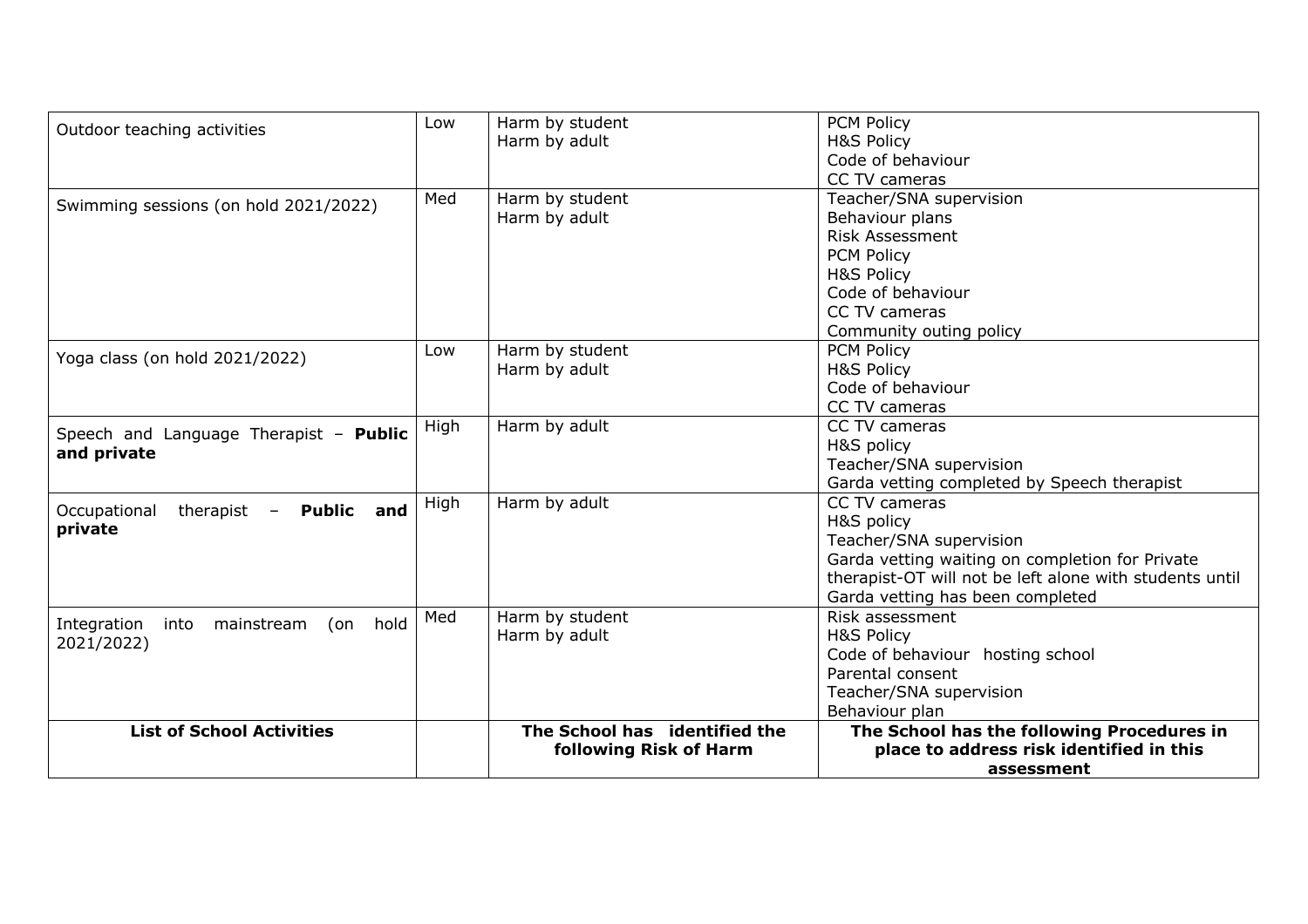| School outings                                                   | high | Harm by student<br>Harm by adult                        | Risk assessment<br><b>H&amp;S Policy</b><br><b>PCM</b><br>Behaviour plans<br>Supervision on a 1:1 or 2:1 if necessary<br>Code of behaviour<br>Parental consent<br>Teacher/SNA supervision<br>Community/school outings policy                                            |
|------------------------------------------------------------------|------|---------------------------------------------------------|-------------------------------------------------------------------------------------------------------------------------------------------------------------------------------------------------------------------------------------------------------------------------|
| toilet/changing/shower areas in<br>Use of<br>schools             | High | Harm by adult                                           | Intimate care policy<br>2:1 ratio at all times<br>Parental consent for approval of showering<br>programme.                                                                                                                                                              |
| Annual Sports Day                                                | Med  | Harm by student<br>Harm by adult                        | Pre-visit risk assessment<br>Teacher and SNA s supervision<br>PCM policy<br>Code of behaviour Policy<br>H&S policy<br>Community/school outings policy                                                                                                                   |
| School transport arrangements including use<br>of bus escorts    | High | Harm by student<br>Harm by adult                        | Training<br>Garda vetting<br>Code of behaviour<br><b>H&amp;S</b><br>PCM training and policy if applicable<br>School support from management, Director of<br>Education and teaching staff.                                                                               |
| <b>List of School Activities</b>                                 |      | The School has identified the<br>following Risk of Harm | The School has the following Procedures in<br>place to address risk identified in this<br>assessment                                                                                                                                                                    |
| <b>Administration of Medicine</b><br>Administration of First Aid | Med  | Harm by adult                                           | Stored in a locked first aid cabinet in reception<br>Training<br>Fist Aiders -all staff trained in basic first aid and<br>there is 1 first aid responder (FAR) staff member<br>Board's permission<br>Parental request in writing<br>Administration of medication policy |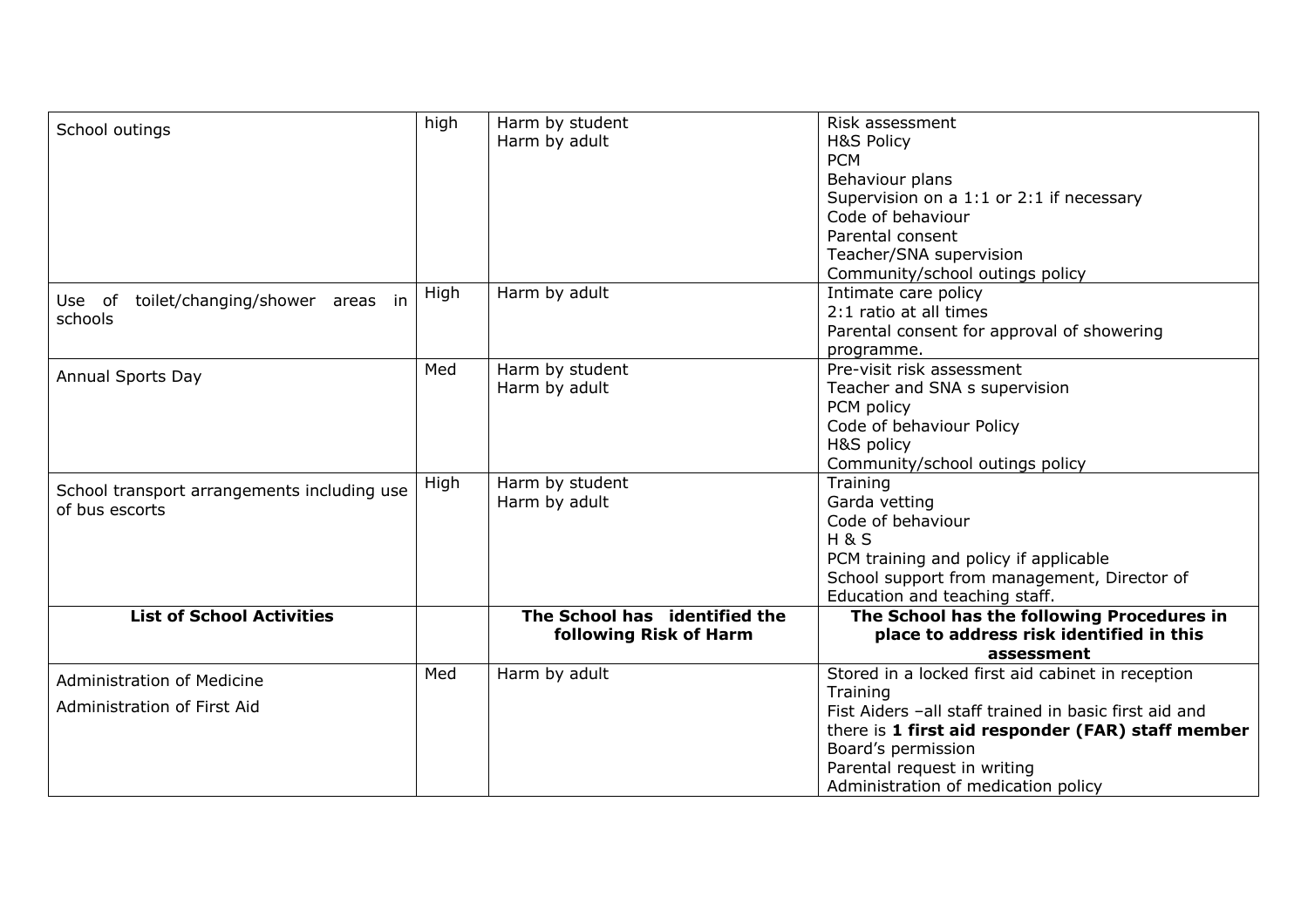|                                                                                                                                                                                                                                                                                                                                                                                                                     |      |                                                         | Indemnity form completed and signed<br>Doctor's protocol completed and signed<br>In date medication provided<br>H&S policy<br>Identified and appropriate training to be provided                                                                                |
|---------------------------------------------------------------------------------------------------------------------------------------------------------------------------------------------------------------------------------------------------------------------------------------------------------------------------------------------------------------------------------------------------------------------|------|---------------------------------------------------------|-----------------------------------------------------------------------------------------------------------------------------------------------------------------------------------------------------------------------------------------------------------------|
| Prevention and<br>dealing<br>bullying<br>with<br>amongst pupils                                                                                                                                                                                                                                                                                                                                                     | Low  | Harm by student                                         | Anti-bullying policy<br>Code of behaviour<br><b>CCTV</b> cameras                                                                                                                                                                                                |
| Use of external personnel to supplement<br>curriculum                                                                                                                                                                                                                                                                                                                                                               | Low  | Harm by adult                                           | Supervision by teachers and SNAs<br>CCTV cameras                                                                                                                                                                                                                |
| <b>List of School Activities</b>                                                                                                                                                                                                                                                                                                                                                                                    |      | The School has identified the<br>following Risk of Harm | The School has the following Procedures in<br>place to address risk identified in this<br>assessment                                                                                                                                                            |
| Care of pupils with specific vulnerabilities/<br>needs such as<br>Pupils from ethnic minorities/migrants<br>$\bullet$<br>Members of the Traveller community<br>$\bullet$<br>Lesbian, gay, bisexual or transgender<br>$\bullet$<br>(LGBT) children<br>Pupils perceived to be LGBT<br>$\bullet$<br>Pupils of minority religious faiths<br>$\bullet$<br>Children in care<br>$\bullet$<br>Children on CPNS<br>$\bullet$ | Low  | Harm by adult<br>Harm by pupil                          | Code of Behaviour<br>Anti-bullying policy<br>Dignity at work Policy<br>Supervision by teachers and SNAs<br>Adhesion to school Ethos                                                                                                                             |
| Recruitment of school personnel including -<br><b>Teachers</b><br>$\bullet$<br>SNA's<br>$\bullet$<br>Caretaker/Secretary/Cleaners<br>$\bullet$<br>Sports coaches<br>$\bullet$<br><b>External Tutors/Guest Speakers</b><br>$\bullet$<br>Volunteers/Parents in school activities<br>$\bullet$<br>Visitors/contractors present in school<br>$\bullet$<br>during school hours                                           | High | Harm not recognised or properly or<br>promptly reported | Child Safeguarding Statement & DES procedures<br>made available to all staff<br>Staff to view Tusla training module & any other online<br>training offered by PDST<br><b>Vetting Procedures</b><br>Supervision and mentoring from experienced<br>teaching staff |